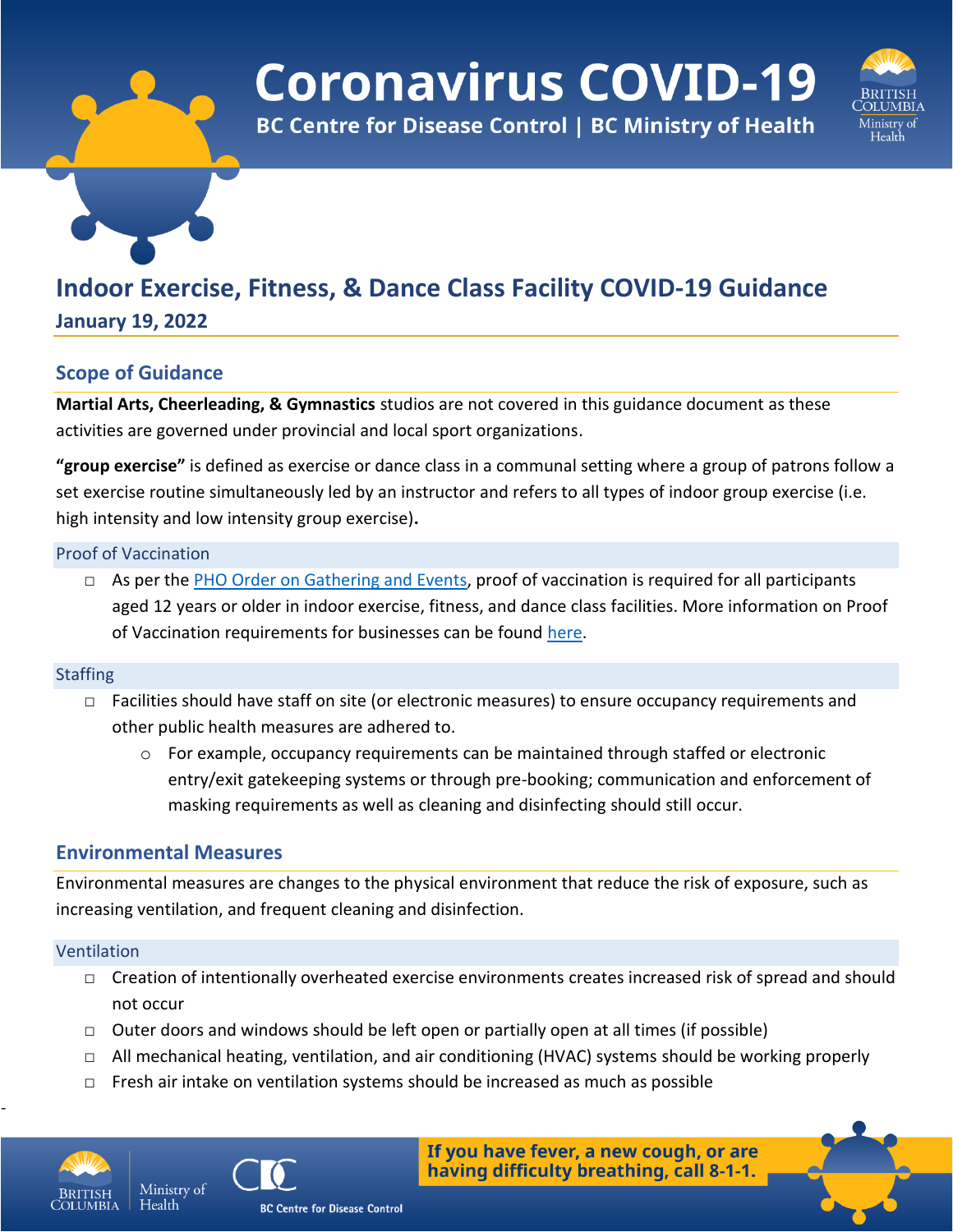$\Box$  Floor and wall fans increase risk of virus transmission and should not be used

#### Reducing Group Congregating

- $\Box$  Any group classes or bookings where a cohort of patrons are arriving at the same time should include at least 5 minutes before and 5 minutes after the class/booking time to reduce bottlenecking
	- $\circ$  For example, a 45-minute group class would be 35 minutes of exercise, with 5 minutes for staggered arrival and 5 minutes for staggered exit (additional time between classes should also be incorporated, see Booking and Registration section, below)
	- $\circ$  Additional time may be required for larger classes or to reduce the potential of gathering in common spaces
- $\Box$  Designate different doorways for entrance and exit if possible, or create a different process so patrons are not entering and exiting simultaneously at the same time

#### Cleaning and Disinfection

- $\Box$  All shared equipment (e.g. exercise machines, floor mats, weights, etc.) should be cleaned and disinfected between each use either by staff or patrons; supplies and signage should be provided throughout facility.
- $\Box$  Other high touch surfaces (e.g. door handles, sink faucets, etc.) should be cleaned and disinfected at least once per day

#### Physical Barriers

□ Physical barriers between exercise equipment or stations can be used as an additional safety measure

## **Administrative Measures**

Administrative measures include the implementation of policies, procedures, training and education that reduce the risk of exposure.

#### **Occupancy**

- □ As per the PHO Order on *Gatherings and Events*, to determine overall occupancy for individual and group exercise: each workout or dance room/space must have at least **7 square metres** of unencumbered useable floor space per patron/staff who will be in the space exercising
	- o **Group exercise** has a maximum occupancy of **25 people per workout room/space**
- $\Box$  Post signage with occupancy limits for each room so staff and patrons are aware and ensure that capacity is not exceeded

#### Physical Distancing and Minimizing Physical Contact

- □ Physical distance of **2 metres** between each patron is recommended **while exercising:**
	- $\circ$  If possible, exercise machines/equipment should be spaced or blocked off to accommodate
	- o Floor markings/signage should be used to identify exercise space



Health



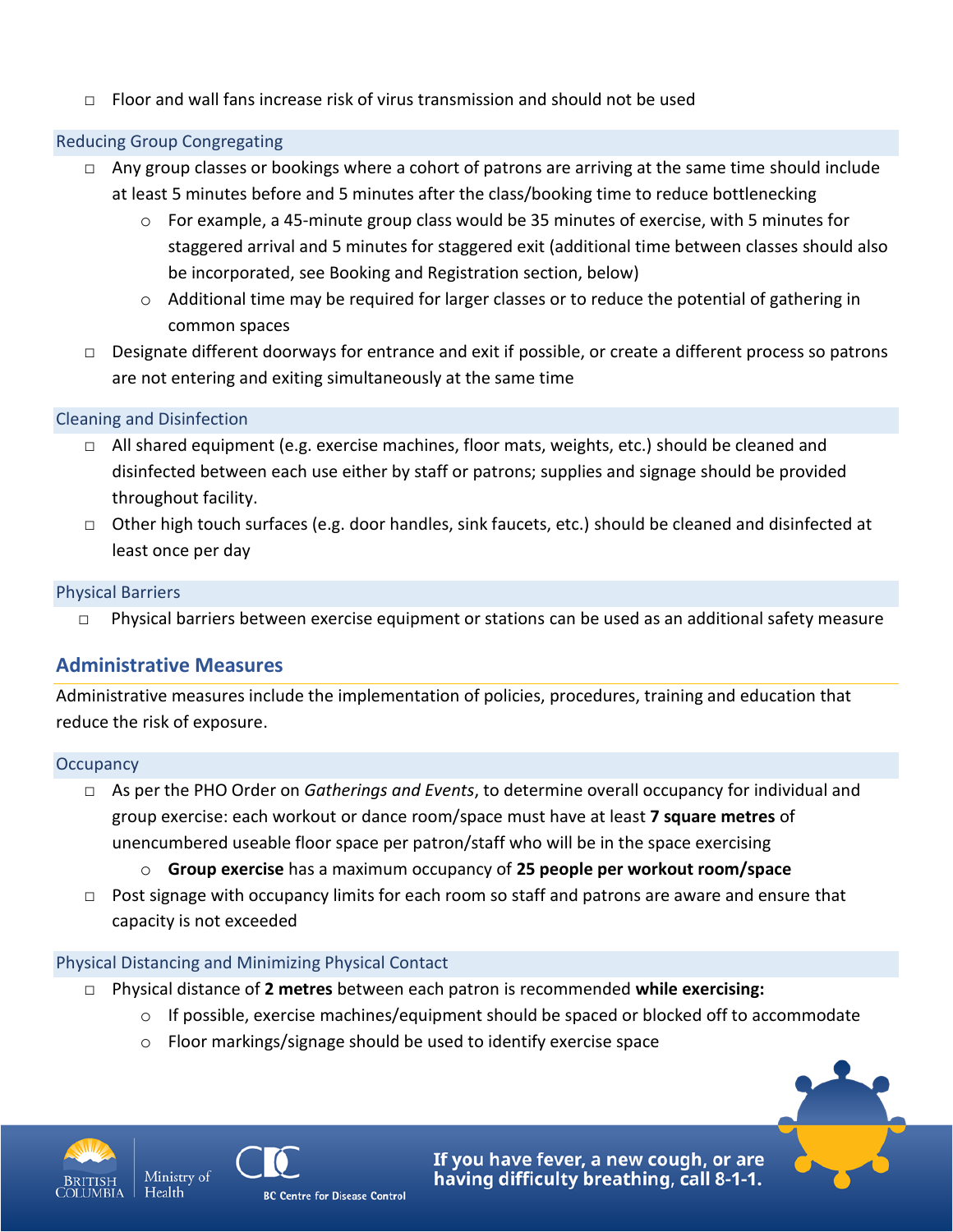- $\circ$  If there is movement occurring, each patron should have enough space to ensure they are not coming in close proximity with other patrons
- □ Personal trainers should try and maintain physical distance from client (and other patrons)
- □ Instructors should remain in a designated "instructor area" throughout the class and give verbal rather than hands-on corrections for yoga/barre/Pilates, etc.

#### Booking and Registration

- □ All workouts should be pre-registered where operationally feasible
	- $\circ$  Inform clients when they book that they must not come if they are feeling sick, and must cancel if they are feeling unwell
- $\Box$  For group exercise classes, there should be at least 5 minutes between classes where no patrons are in the space:
	- o *Example Schedule*: 9:00-9:05– staggered entrance for Class 1; 9:05-9:50 group exercise Class 1; 9:50-9:55 – staggered exit for Class 1; 9:55-10:00 – cleaning and no patrons in space; 10:00- 10:05– staggered entrance for Class 2.
	- $\circ$  Smaller studio spaces or those with lower ceilings or fewer windows/natural air intake are encouraged to allow even greater time between classes
- $\Box$  Ask that patrons do not arrive earlier than their scheduled arrival time
- □ All patrons must have read and agree to follow safety protocols
- $\Box$  If possible, stagger bookings to ensure not all patrons are not arriving or departing at same time

#### Audio

□ Music in all exercise and dance class spaces should be kept below speaking volume in order to reduce singing or shouting

#### Food and Beverages

□ Patrons should bring or use a personal water bottle and not drink directly from shared water fountains

#### Staying Home When Sick and When New Symptoms Develop

- $\Box$  Policies should be established to
	- $\circ$  ensure employees can and must stay home when they have symptoms of COVID-19
	- o ensure patrons are incentivized and supported to stay home and cancel bookings when they have symptoms of COVID-19

# **Personal Measures**

Personal measures are actions individuals can take to protect themselves and others. Examples include vaccination, physical distancing, minimizing physical contact, frequent hand washing, practicing respiratory etiquette and staying home if sick.